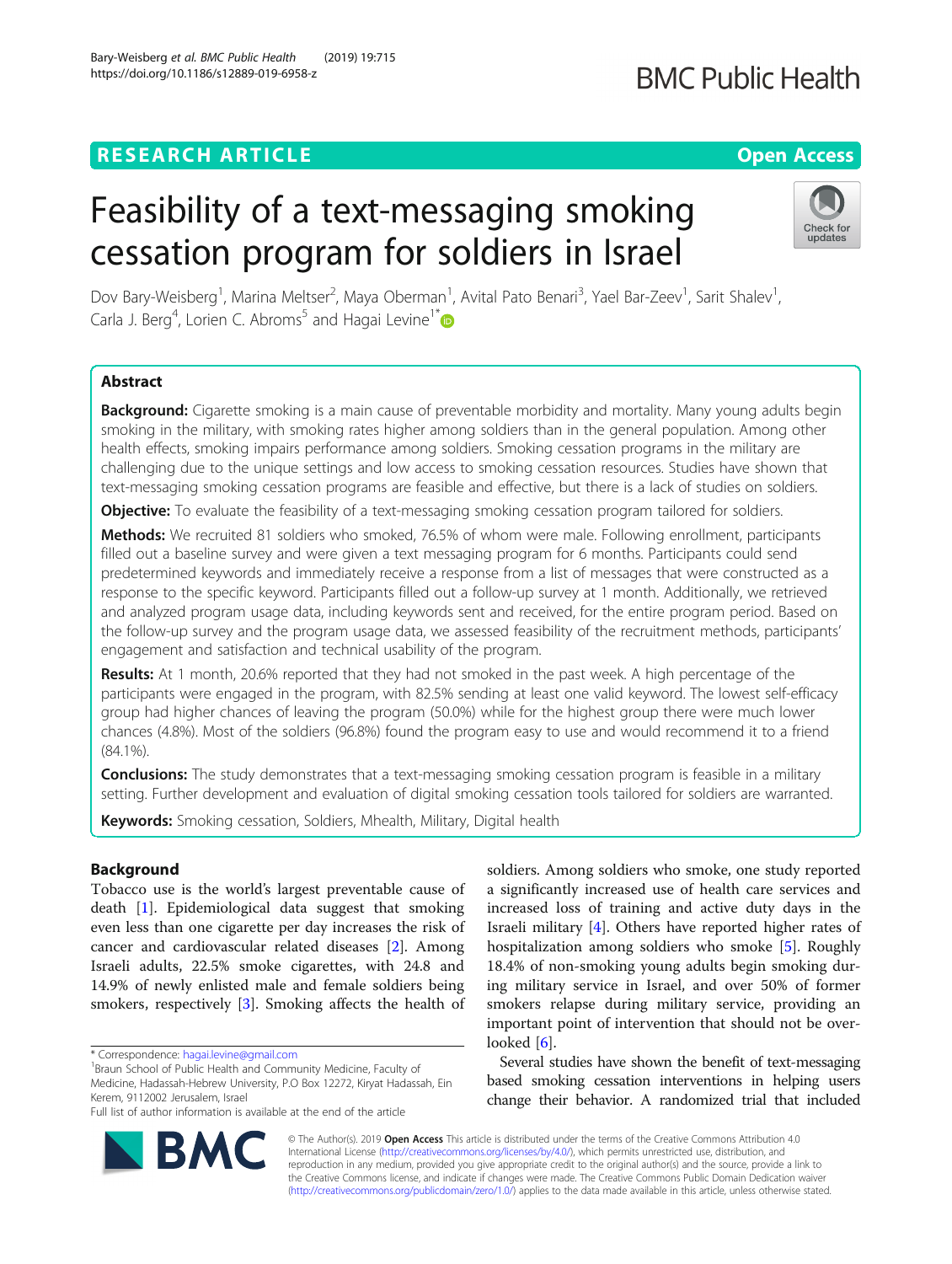5800 participants reported a doubling of biochemically verified continuous abstinence at 6 months for the intervention group ( $RR = 2.2$ , 95% CI  $[1.80 - 2.68]$ ). The smoking status in this study was biochemically confirmed [\[7\]](#page-8-0). A meta-analysis that included five randomized control trials and a total of 8315 participants found participants to be twice as likely to report 7-day abstinence at 4 weeks (aOR  $= 2.89, 95\%$  CI  $[2.57, 3.26]$ , and similar findings at 6 months in two of the studies  $(aOR = 2.24, 95\% \text{ CI}$  [1.90, 2.64]) [[8](#page-9-0)]. A Cochrane review that included 12 studies conducted in high–income countries concluded that mobile-based programs, which were largely text messaging, resulted a 70% increase in chances of cessation. The six biochemically verified studies showed a significant advantage at 6 months compared to the control groups  $(RR = 1.83)$ 95% CI [1.54, 2.19];  $I^2 = 71\%$ ; six studies; 7360 participants) [[9](#page-9-0)]. Additional systematic reviews have found similar results [\[10](#page-9-0), [11\]](#page-9-0). Furthermore, studies have found personalized-interactive smoking cessation programs via text-messaging to be acceptable among young adults [\[12](#page-9-0)]. Other studies have demonstrated success of such a program with sub-groups such as among veterans [[13](#page-9-0)] and pregnant women [\[14,](#page-9-0) [15](#page-9-0)], supporting the idea that text-message based smoking cessation programs should be tailored to specific groups. A recent study [\[16](#page-9-0)] in Israel demonstrated the feasibility of iStopSmoke, which was adapted from the QuitNowTXT Message Library [\[17](#page-9-0)], a publicly-available version of the United States National Cancer Institute's SmokefreeTXT program [[18](#page-9-0)]. The adaptation process was similar to that described by Abroms et al. [\[19\]](#page-9-0). A full description for the iStopSmoke development and pilot study has been reported previously [\[16\]](#page-9-0). In brief, the development of iStopSmoke was based on the social cognitive theory [\[20\]](#page-9-0), as part of a bio-behavioral model. The messages are built to improve the users' self-efficacy for smoking cessation, highlight the consequences of continued smoking, and improve social support and the behavioral ability to quit smoking. Participants  $(N = 38)$ , were Israeli smokers who spoke English. Surveys conducted 4 weeks after enrollment in the English language version of IStopSmoke assessed participant smoking status, technical issues and user satisfaction. Using an Intention-To-Treat (ITT) analysis, 23.7% of the participants reported that they had not smoked for 7 days. No participants reported technical issues receiving messages, and 23.3% reported technical issues sending responses or using keywords. Satisfaction rates were high, with 63.6% reporting that the program helped them quit smoking, and 68.2% stating they would recommend the program to a friend [[16\]](#page-9-0). These results encouraged us to continue developing the program including a version in Hebrew.

Following the successful pilot study for iStopSmoke, we adapted a text-messaging smoking cessation program tailored for soldiers serving in the Israeli Defense Forces

(IDF). We hypothesized that a program tailored specifically to the needs of this population would be an important addition to promoting smoking cessation among soldiers. The objective of this study was to evaluate whether the adapted program was feasible for soldiers in the IDF, including assessing recruitment methods, participants' engagement and satisfaction and technical usability of the program.

## **Methods**

## Program development

Following the iStopSmoke pilot a Hebrew language program was developed for use in the military. The freeof-charge program was developed by a multi-disciplinary team and based on the experience and evidence supplied by the American SmokeFreeTXT and the Israeli iStopSmoke. Advice and comments were provided by military medical personnel and experts from the Israel Cancer Association, Ministry of Health, and the Israeli Medical Association for Smoking Cessation and Prevention as well as participant of iStopSmoke. The advisors reviewed text messages in the database and suggested revisions. Health professionals provided suggestions based on their clinical experience with smoking cessation, as well as specific experience with military personnel. Comments from the iStopSmoke program users were collected from the 2-week follow-up assessment survey filled out by the participants. Examples of changes to the program, following these suggestions are: 1) expanding the information provided through the program website 2) customization by gender. This was particularly important, because in addition to customizing for expected gender differences and appropriate recommendations, Hebrew has grammatical gender, requiring separate message formulation for men and women. While the general program was retained, several changes were made compared to iStopSmoke in order to tailor these to the unique culture and language in the military, and the aforementioned suggestions from iStopSmoke participants. Participants were offered to choose a quit day up to 14 days after registration instead of seven, and the entire program was extended to 6 months after the quit day instead of 30 days. Messages suggesting adopting a pet or going to the theater were replaced with recommendations relevant to the military setting, such as going for a run or reading a book. Relevant medical recourses within the military and civilian health systems in Israel were provided by text message throughout the program. Evaluation was updated, and used an online survey and phone survey as opposed to personal meetings.

Beginning at registration and up to the chosen quit day, the participants received between two and three daily messages. Participants received four daily messages during the first week after quit day, three daily messages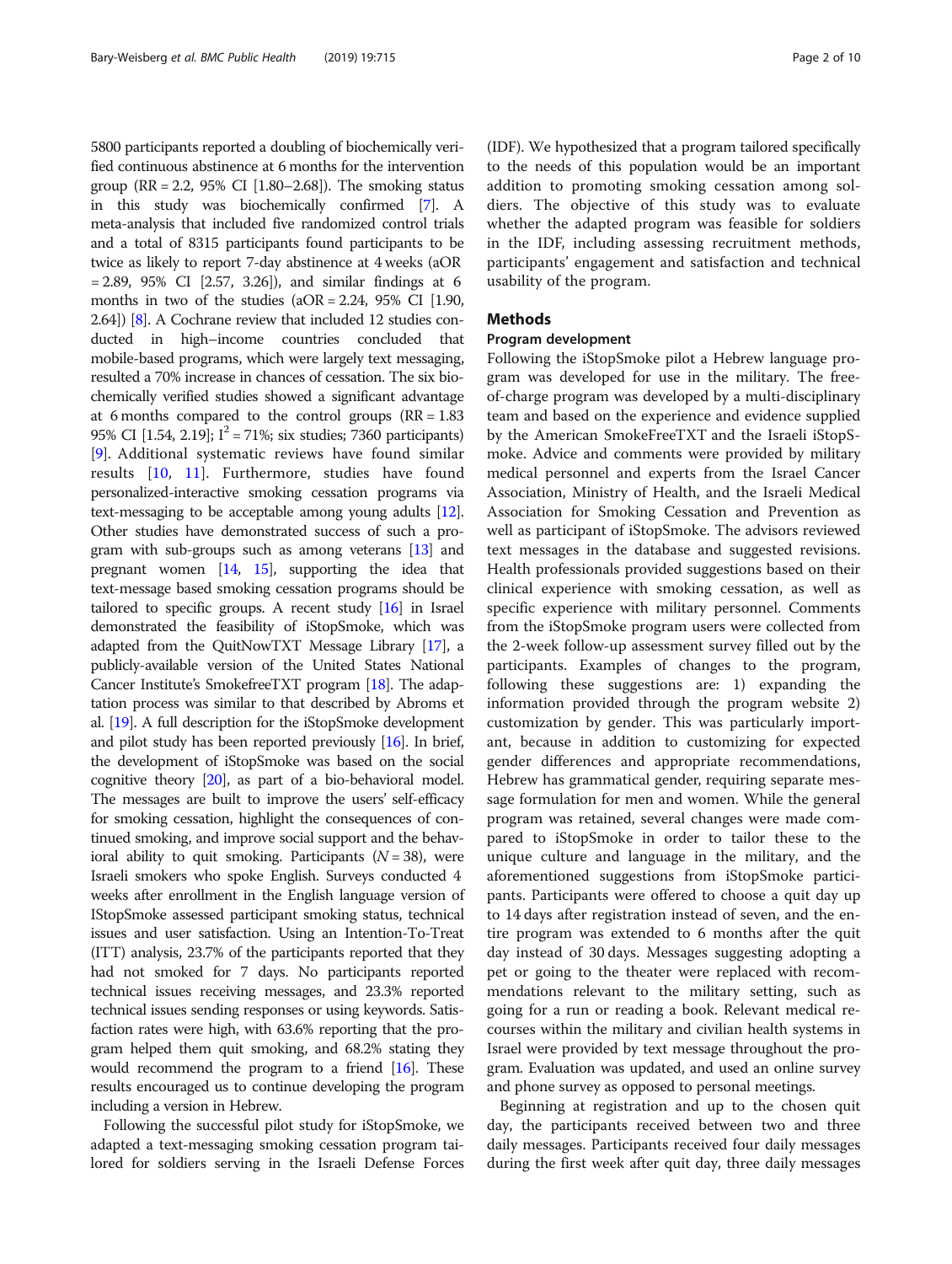for the next 2 weeks, and then two daily messages for the last week of the first month after quit day. During the second month, they received messages every other day, decreasing to weekly messages at day 90, and continuing in this manner until 180 days when the program was concluded. As in iStopSmoke the messages sent were relevant to the stage of the program, i.e. messages promoting cessation up until the quit date and messages encouraging the participants to remain smoke free. Examples for some of the messages can be found in Appendix 1. The participants were encouraged to interact with the program using the keywords described in Appendix 2. Examples of keywords included: NEED (when the participant felt the need to smoke), BORE-DOM (for feeling bored), and NERVOUS (for feeling annoyed or anxious). For example, one of the possible responses to the keyword NEED was: "Try and think of other times you have overcome the need to smoke. What did you do? How did you feel after you succeeded?" Participants were provided periodic reminders of the possibility to send keywords throughout the program. Once a participant sent a keyword, he immediately received a response from a list of messages that were constructed as a response to the specific keyword. The program was conducted solely in Hebrew, including all text messages and surveys.

Following participant suggestions from our previous study [[16](#page-9-0)], the program included a website that participants could access for additional information. The website included a description of the program, a detailed description of the keywords they could use, and a cigarette expense calculator. The technical support was provided by a private company, which implemented the program within an existing platform ([Salesforce.com](http://salesforce.com)).

## Selection and recruitment of participants

The study was approved by the Hadassah Medical Center and IDF institutional review board (IRB) committees (approval number: 1490–2015). All participants provided consent by signing an electronic form and replying "approve" to a text message they received after completing the form.

Eligibility criteria for this study included: (1) being aged  $\geq$ 18 years; (2) smoking at least one cigarette a day; (3) reporting willingness to try to quit smoking within 2 weeks; (4) having a cell phone with ability to send and receive text messages; (5) able to read and write Hebrew; and (6) currently serving in the IDF. Participants were excluded if they were pregnant. Participants were recruited from both "open" and "closed" units. In "open" units, soldiers do not sleep at their base, but rather sleep at home every night, similar to a day job. In "closed" units, they only go home for weekends (or less frequently).

Recruitment began on May 31, 2016 and ended August 11, 2016. Recruitment was promoted in several ways. Soldiers were contacted directly by sending e-mail messages out via the IDF internal e-mail system. In addition, doctors and clinic commanders received an e-mail encouraging them to promote the program among their patients. Mainstream media outlets published articles about the program. Public service announcements broadcasted on the IDF radio station encouraged soldiers to participate. Facebook ads were published, without "promotion", through the public pages of the Israel Cancer Association and the IDF and posts were shown on the organization websites. The ad invited soldiers to join a smoking cessation text-message program tailored for their needs, free of charge as part of a study. Additionally, a short text message was sent to army doctors and soldiers encouraging them to pass it along to their friends and colleagues. Recent research has shown that social media in general and Facebook specifically can be useful methods of recruiting participants to health research studies [\[21](#page-9-0)].

The enrollment process had eight steps: (a) Participants completed a registration survey that could be reached through the Israel Cancer Association's website or a direct link from the various digital advertisements. This survey was later served as their baseline survey if they were found eligible; (b) After completing the survey participants were immediately asked to choose a quit-date 2–14 days forward (c) Participants completed and electronically signed the consent form which appeared after completing the previous steps; (d) Participants were given the option to request that a member of the research team contact them before beginning the program  $(n = 29, 35.8\%)$  (e) Upon submitting the form, participants received a text message requiring them to reply "accept" in order to finalize their registration for the study (and the program); (f) A member of the research time reviewed each participant to make sure they met the inclusion criteria. If requested, they called the participant and answered any questions; (g) The researcher approved the participant's inclusion in the study and activated the program. Participants did not receive any financial compensation for participation and could withdraw from the program and/or the study at any point.

## Data collection

Participants completed a baseline survey, which was included in the consent form. The survey supplied data regarding sociodemographic characteristics (gender, age, country of birth, relationship status, education and base type), smoking characteristics (daily cigarettes smoked, past quit attempts, age of smoking initiation and time of first daily cigarette) and mobile phone usage. The full survey is included in Appendix 3.

Similar to previous research [[15\]](#page-9-0), usage data, reflecting engagement, was recorded in the program's database.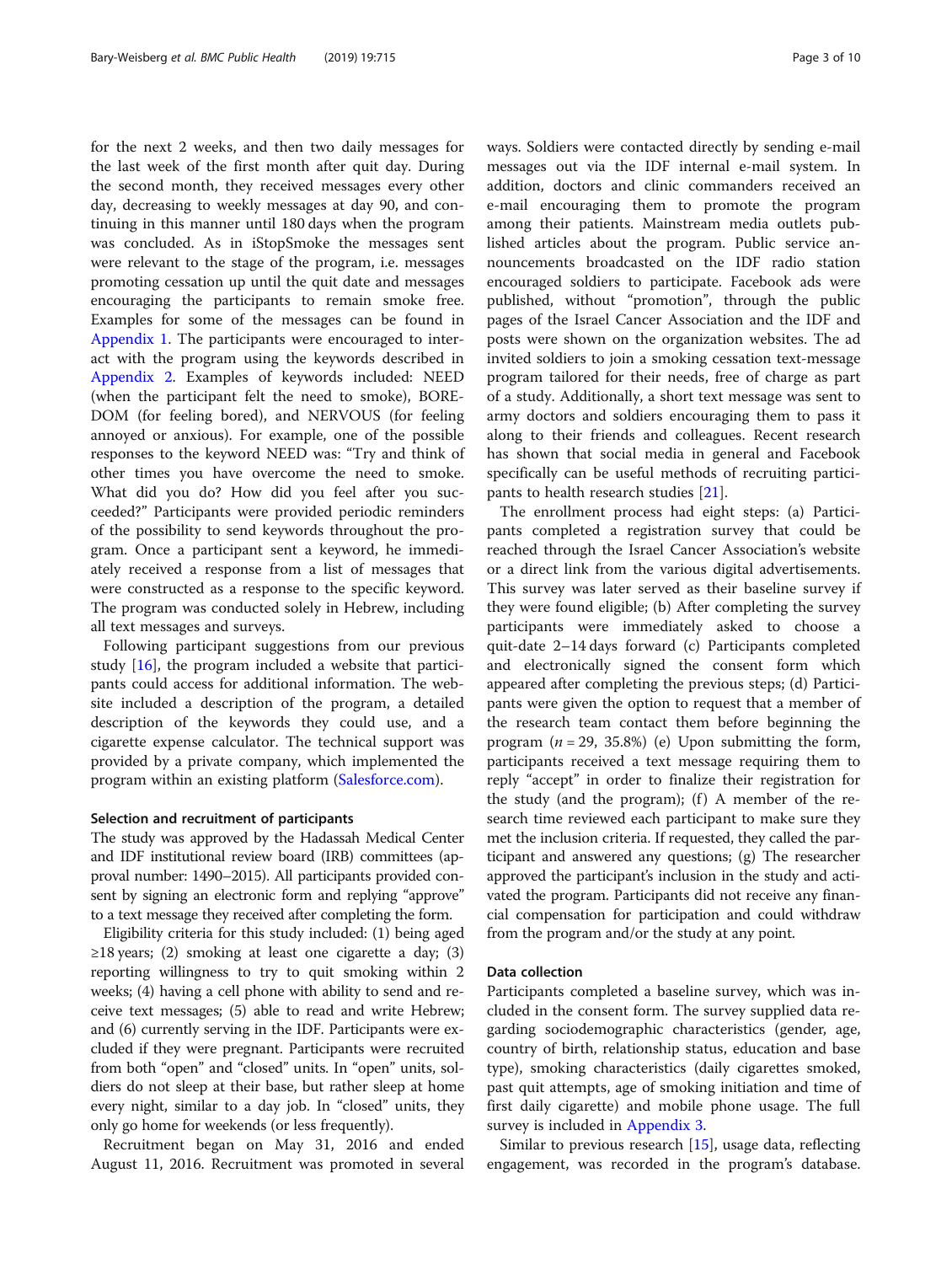This included sent (keywords) and received text messages, as well as responses to messages regarding their smoking status throughout the program. The database included a precise date and time for all messages sent and received by each participant.

Participants received an online follow-up survey via email and text message 1 month after their chosen quit date. The question asked in the online survey regarding smoking status was: "Have you relapsed, and returned to smoking after quitting?" Those who answered yes to this question, were considered to still be smoking. In addition, a single question survey sent by text message asked: "Have you quit smoking since the beginning of the program?" This question was sent on days 7, 30, and 90, with low response rates of 36 (44.4%), 30 (37.0%), and 27 (33.3%) respectively. Due to low response rates and the question being unclear, we did not analyze the cessation rates. We analyzed the smoking cessation rates both as a percentage of the survey responders, and with a conservative estimate, assuming that all non-responders were still smoking (i.e., intent-to-treat analysis).

Participants who did not complete the online followup surveys were reminded once more by text message and then subsequently by phone where they were offered the option of completing the survey during the call. Up to five phone calls were made to each participant in order to receive as many surveys as possible. The participants completed the survey within 5 weeks. Participants who reported leaving the program were compared to those who remained among several variables, including sex and self-efficacy. Self-efficacy was defined on a five point Likert Scale (1-lowest, 5-highest), as the participant's self-stated ability to quit smoking based on the answer to the question: "To what degree to do you rate your ability to quit smoking", on the baseline survey. Technical usability was assessed by a user's self-report of technical issues with the program during the study period.

## Data analysis

Baseline characteristics are presented as frequencies and percentages for the qualitative variables and means ± Standard deviation (SD) for the quantitative variables. Engagement was assessed by analyzing the use of keywords by the participants, number of participants that sent each of the keywords, proportion of participants who sent more than one keywords, and average number of keywords each participant sent. Additionally, the use of keywords was used as an indication of the program's technical usability. The total number of keywords sent by the participants was also assessed from participant self-report, enabling assessment of both the subjective feeling of the participants in comparison to objective usage data.

Participant satisfaction and technical usability as reported in the survey are presented as number and proportion of participants who responded positively to the question. Variables were assessed for association with leaving the program using Chi-squared and Fisher's exact test. Smoking status is presented as number of participants not smoking at follow-up and their proportion.

Feasibility was defined as a composite of previously described measures [[22](#page-9-0), [23\]](#page-9-0). It includes feasibility of the recruitment methods, participants' engagement and satisfaction and technical usability of the program.

## Results

Eighty-five potential participants expressed interest in the program. Two of them were excluded for not being soldiers, and two more for not providing proper consent. Thus, 81 soldiers were enrolled in the study. The response rate for the online survey at 1 month follow up was 77.8%  $(n = 63/81)$ . All participants texted in the keyword AP-PROVE, to complete their enrollment in the program. The 81 participants reported that they heard about the program through: E-mail (49.4%), Friends/family (22.2%), Clinic (9.9%), Facebook (9.9%), WhatsApp/SMS (3.7%), Commander (2.5%), Newspaper (1.2%), Website (1.2%).

## Participant baseline characteristics

The participants were mostly young  $(24.4 \pm 8.2)$ , single  $(n = 66, 81.5\%)$  and male  $(n = 62, 76.5\%).$  They reported smoking  $13.0 \pm 6.0$  cigarettes daily, an average smoking initiation age of  $16.7 \pm 2.4$  years, and several previous quit attempts  $(5.3 \pm 8.1)$ . Six  $(7.4\%)$  reported smoking within 5 min of waking up in the morning. About half of the participants reported living with a smoker. They all owned a smartphone, and they reported sending 99.8 ± 209.0 text messages per week on average. 36 (44.4%) of the soldiers served in an "open" base, and the other 56.6% served in "closed" bases. (Table [1\)](#page-4-0).

#### Program feasibility

A list of the keywords used in the program and their meaning can be found in Appendix 2. Forty-five (55.6%) of the soldiers sent the word SMOKED at least once, 31 (38.3%) sent the word STOP, and 30 (37.0%) sent the word NEED. Most of the soldiers ( $n = 69$ , 82.5%) sent at least one valid keyword, besides APPROVE, which was required in order to enroll. On average, each participant sent  $7.6 \pm 6.6$  keywords based to usage data, similar to  $6.6 \pm 10.9$  based on self-report. (Table [2](#page-5-0)).

Among participants that reported previous quit attempts, most of the participants thought the program was more helpful than other methods used previously (59.2%). Previous methods included several options with the most prevalent being: e-cigarettes (22%), self-help literature (16%), nicotine replacements (12%) and willpower (59%). Most participants reported reading "more than half of the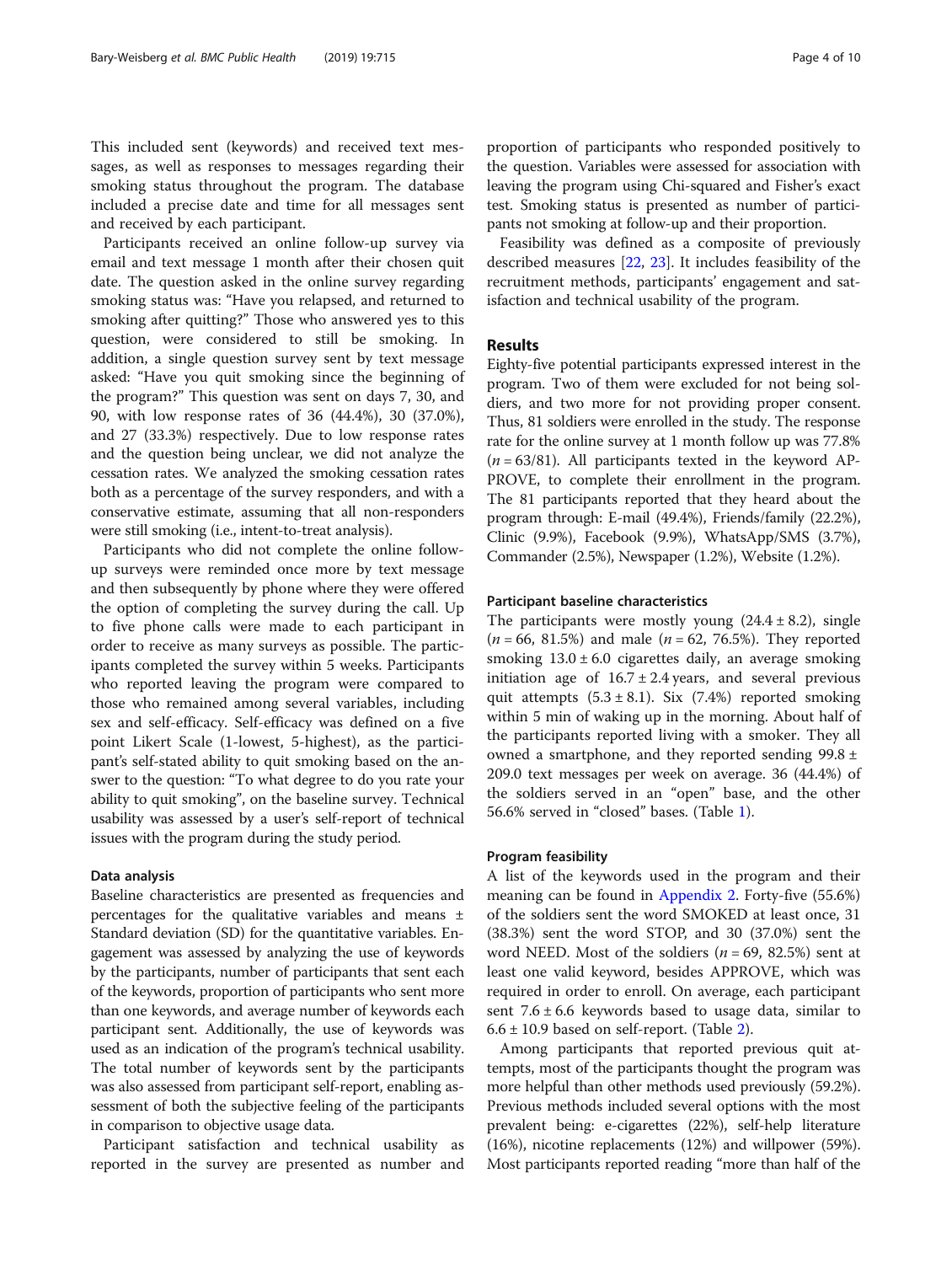<span id="page-4-0"></span>

| <b>Table 1</b> Baseline characteristics of study participants ( $N = 81$ ) |  |
|----------------------------------------------------------------------------|--|
|----------------------------------------------------------------------------|--|

| Sociodemographic characteristics                    |                                              | n (%) or mean $\pm$ SD   |
|-----------------------------------------------------|----------------------------------------------|--------------------------|
| Gender                                              | Female                                       | 19 (23.5)                |
|                                                     | Male                                         | 62 (76.5)                |
| Age                                                 | 18-24, n (%)                                 | 57 (70.4)                |
|                                                     | 25-49, n (%)                                 | 23 (28.4)                |
|                                                     | $+50$ , n $(\%)$                             | 1(1.2)                   |
| Country of birth, n (%) <sup>a</sup>                | Israel                                       | 62 (76.5)                |
|                                                     | Not Israel                                   | 18 (22.2)                |
| Relationship status, n (%)                          | Single                                       | 66 (81.5)                |
|                                                     | Married                                      | 15(18.5)                 |
|                                                     | Divorced                                     | 0                        |
| Education, n (%)                                    | More than a high school education            | 25 (30.9)                |
|                                                     | Completed high school                        | 55 (67.9)                |
|                                                     | Less than a high school education            | 1(1.2)                   |
| Base type                                           | Open, n (%)                                  | 36 (44.4)                |
|                                                     | Closed, n (%)                                | 45 (55.6)                |
| Smoking characteristics                             |                                              | $n$ (%) or mean $\pm$ SD |
| Daily cigarettes smoked, mean $\pm$ SD              |                                              | $13.0 \pm 6.0$           |
| Past quit attempts, mean $\pm$ SD                   |                                              | $5.3 \pm 8.1$            |
| Age of smoking initiation (years), mean $\pm$ SD    |                                              | $16.7 \pm 2.4$           |
| Time of first daily cigarette, n (%)                | Within 5 min                                 | 6(7.4)                   |
|                                                     | $5-30$ min                                   | 24 (29.6)                |
|                                                     | 31-60 min                                    | 37 (45.7)                |
|                                                     | Over 60 min                                  | 14 (17.3)                |
| Presence of one or more smokers in household, n (%) |                                              | 44 (54.3)                |
| Days until chosen quit date, mean $\pm$ SD          |                                              | $10.5 \pm 4.8$           |
| Mobile phone usage                                  | Owns a smartphone, n (%)                     | 81 (100)                 |
|                                                     | Number of texts sent per week, mean $\pm$ SD | $99.8 \pm 209.0$         |

NA not available/applicable, M mean, SD Standard deviation Data is missing for one of the soldiers

messages". Most participants stated "making an attempt" to quit (88.9%).

A small proportion of the participants reported having technical problems using the program  $(n = 5, 7.9\%).$ Three participants reported having trouble choosing a new quit date. One participant, tried to send an open question to the system (despite this not being possible), and another did not understand how to send keywords. Most of the participants found the program easy to use  $(n = 61/63, 96.8\%)$ . The vast majority (84.1%), including many that had not quit smoking, stated that they would recommend the program to a friend. Only 66.7% agreed that the messages helped them quit. (Table [3](#page-5-0)).

Of the 63 responders, twelve (19.0%) reported leaving the program before completion. The only variable that was associated with chances of leaving the program was self-efficacy at baseline (mean =  $2.9 \pm 1.2$  for those that quit the program and  $3.9 \pm 1.1$  for those that did not,  $p = 0.011$ ). For the lowest self-efficacy group the chances of leaving the program were 50.0%, while for the highest they were 4.8% (Fig. [1](#page-6-0)). Among men, 11/51 (21.6%) reported leaving the program, compared to 1/12 (8.3%) among women.

## Smoking outcomes

At 1 month follow up, 13 (20.6%) participants reported not smoking. Assuming all those lost to follow-up had returned to smoking, 16.0% were not smoking.

## **Discussion**

We evaluated for the first time the feasibility of a text-messaging smoking cessation program for soldiers in Israel. Recruitment of 81 participants was fast and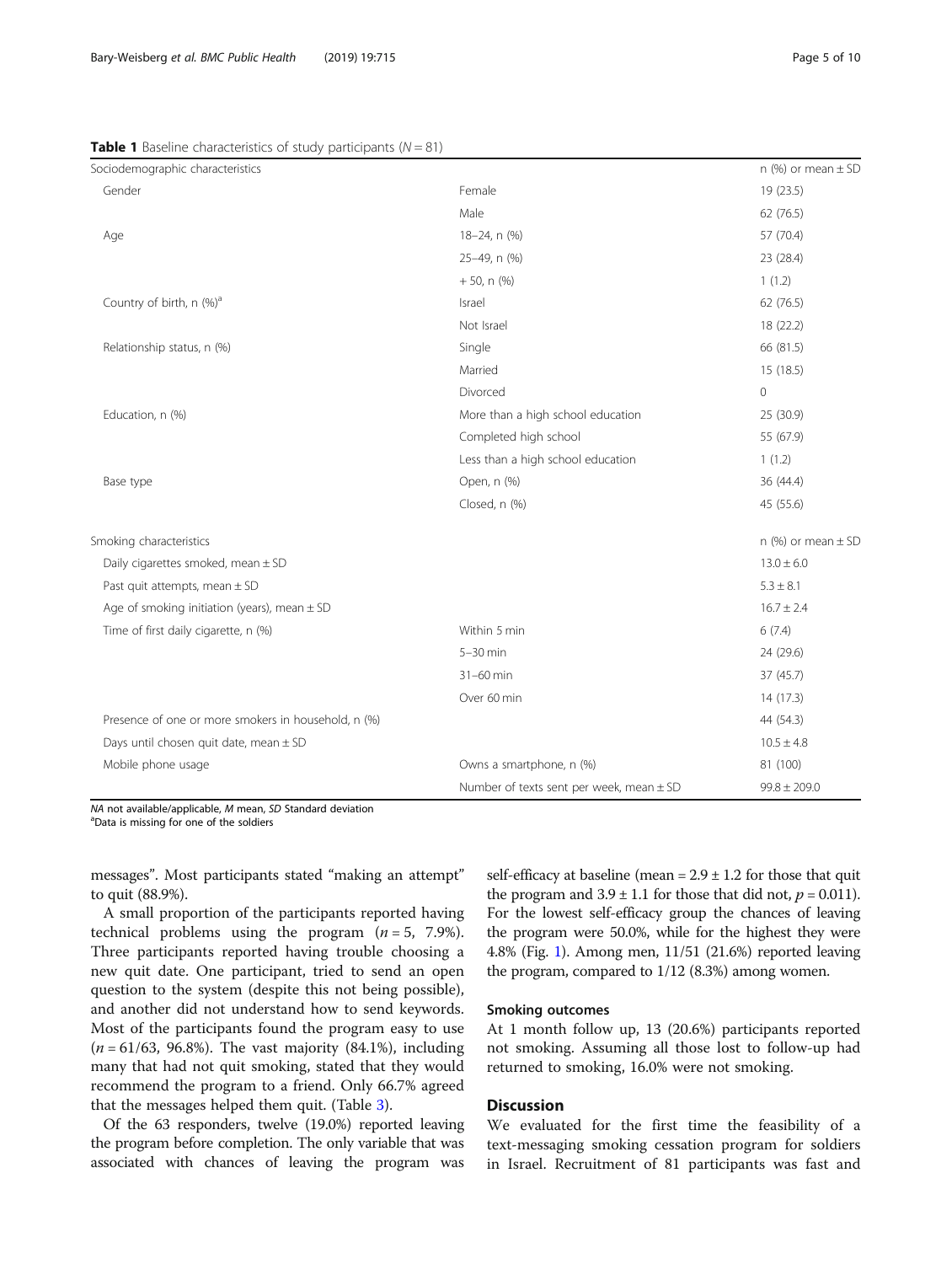| Participant interaction |                                                                               | n $(\%)$ or mean $\pm$ SD |
|-------------------------|-------------------------------------------------------------------------------|---------------------------|
| Keyword usage data      | <b>NERVOUS</b>                                                                | 22(27.2)                  |
|                         | <b>BOREDOM</b>                                                                | 14 (17.3)                 |
|                         | SLIPPED_UP                                                                    | 11(13.6)                  |
|                         | <b>REASONS</b>                                                                | 17(21.0)                  |
|                         | <b>NEED</b>                                                                   | 30 (37.0)                 |
|                         | CODE                                                                          | 3(3.7)                    |
|                         | SMOKED                                                                        | 45 (55.6)                 |
|                         | <b>STOP</b>                                                                   | 31(38.3)                  |
|                         | <b>NEW</b>                                                                    | 19 (23.5)                 |
|                         | QUIT                                                                          | 19 (23.5)                 |
|                         | <b>FINAL</b>                                                                  | 20(24.7)                  |
|                         | Proportion of participants who sent more than 1 keyword (including non-valid) | 74 (91.4)                 |
|                         | Proportion of participants who sent more than 1 valid keyword                 | 69 (85.2)                 |
|                         | Total number of keywords sent by participant to system                        | $7.6 \pm 6.6$             |
| Self-report from survey | Answer to question: "how many times did you sent keywords?"                   | $6.6 \pm 10.9$            |

<span id="page-5-0"></span>**Table 2** Participant interaction with the program, including keyword usage data ( $N = 81$ ) and responses from survey ( $N = 63$ )

NA not available/applicable, SD Standard deviation

efficient. The response rate for the online survey at 1 month was suboptimal (78%). Technical problems were rarely reported (7.9%). Participants' engagement was high, as 82.5% sent a least one valid keyword and most participants reported reading more than half of the messages. Satisfaction was high as 96.8% found the program easy to use and 84.1% would recommend it to a friend. Low self-efficacy at baseline was associated with higher chances of leaving the program. At 1 month, 20.6% reported that they had not smoked in the past week. Overall, the study demonstrates that a text-messaging smoking cessation program is feasible in a military setting.

Engagement with the program was high, similar to the results seen in other studies [[12,](#page-9-0) [16](#page-9-0)], again showing that text-based programs have the advantage of delivering the messages straight to the participant without requiring in-person engagement [[19,](#page-9-0) [24\]](#page-9-0). The high engagement may be attributed to the soldiers being young and generally technologically savvy, as can be seen by their age distribution and ownership of smartphones.

The higher response rate to the online survey compared to the text-message survey raises questions about the best method of assessing such a program. Although a one-word answer could be thought to be easier for

**Table 3** Survey responses on participant use of the program and their satisfaction ( $N = 63$ )

| Did you read most or all texts?<br>50 (79.4)<br>Did you encounter any problems during use of the program?<br>5(7.9)<br>Did you make a real attempt to quit?<br>56 (88.9)<br>14(22.2)<br>Did you change your quit date?<br>12 (19.0)<br>Did you leave the program? |
|-------------------------------------------------------------------------------------------------------------------------------------------------------------------------------------------------------------------------------------------------------------------|
|                                                                                                                                                                                                                                                                   |
|                                                                                                                                                                                                                                                                   |
|                                                                                                                                                                                                                                                                   |
|                                                                                                                                                                                                                                                                   |
|                                                                                                                                                                                                                                                                   |
| Have you used the keywords?<br>38 (60.3)                                                                                                                                                                                                                          |
| Did you use the website?<br>9(14.3)                                                                                                                                                                                                                               |
| Has program helped compared to previous quit attempts? (among 49 participants with previous attempts)<br>29 (59.2)                                                                                                                                                |
| Was the program easy to use?<br>61(96.8)                                                                                                                                                                                                                          |
| Did we send the right amount of messages a day?<br>42 (66.7)                                                                                                                                                                                                      |
| Did the messages give you good ideas to help you quit?<br>44 (69.8)                                                                                                                                                                                               |
| 42 (66.7)<br>Did the messages help you quit?                                                                                                                                                                                                                      |
| Did you feel that somebody cared if you quit?<br>45 (71.4)                                                                                                                                                                                                        |
| Would you recommend the program to a friend?<br>53 (84.1)                                                                                                                                                                                                         |

Note: Outcomes in this table are the percentage that answered yes to the question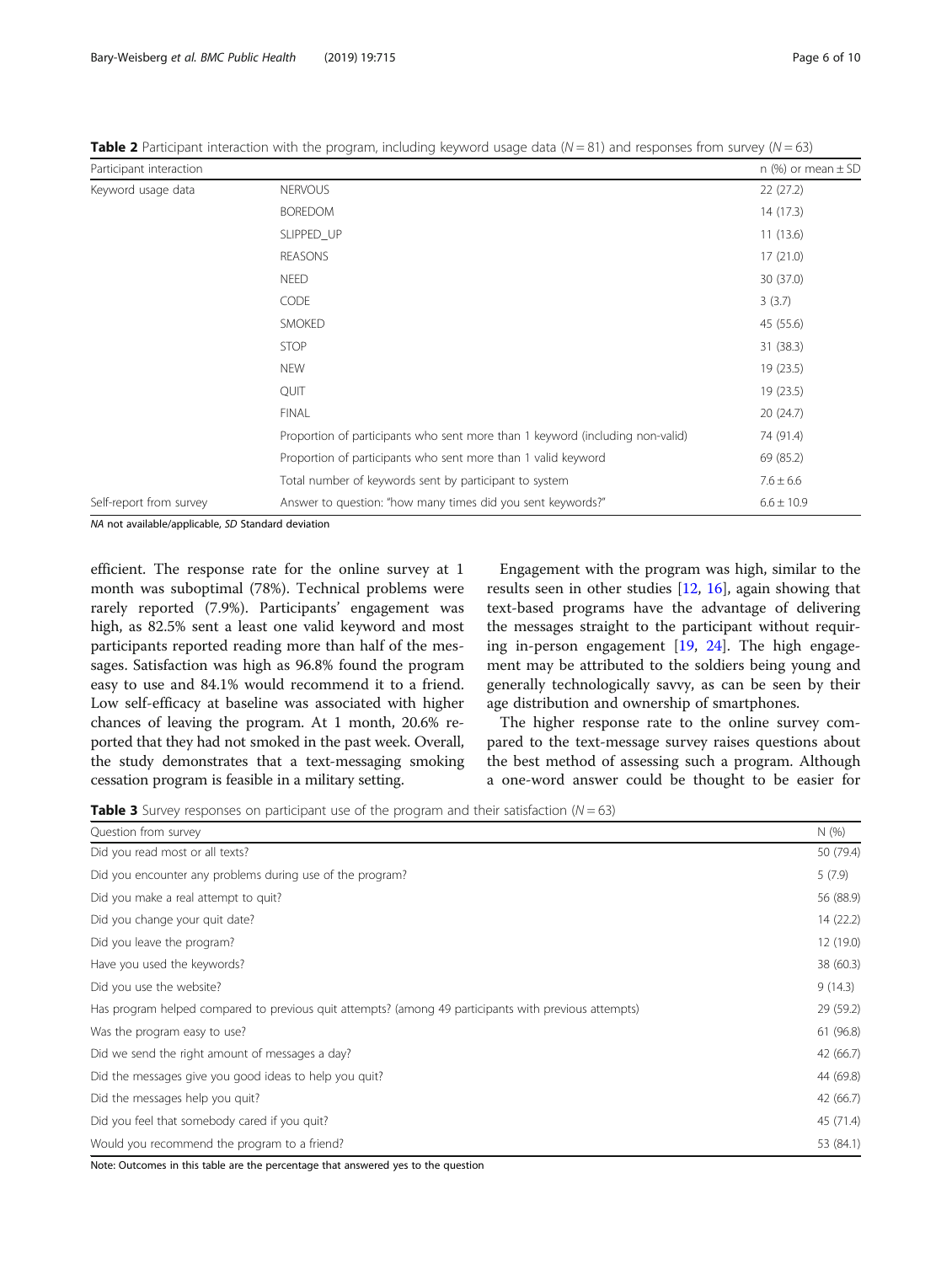<span id="page-6-0"></span>

participants to respond to, this was not the case. One explanation may be the reminders that participants received for the online survey.

Participants that reported leaving the program had a significantly lower self-efficacy rate than those that remained in the program. Previous studies have shown that self-efficacy may predict smoking cessation [[25](#page-9-0)–[27](#page-9-0)], and although these results are preliminary, future studies should evaluate whether self-efficacy can predict program usability and smoking cessation.

Limitations of the study include a small sample size, and it not being a randomized control trial, meaning it was not designed to enable assessment of program effectiveness. We could not assess representativeness of study participants in comparison to the target population. We cannot rule out the possibility of self-selection into the study, as participants may be those that are more inclined to quit or are more technologically savvy than others. While the response to the survey was relatively high, it was not 100%, and it required a relatively large amount of effort from the research team, which would be problematic in a larger study.

Advantages of the study include it being based on previous successful programs [[16\]](#page-9-0) as well as it being the first study based on text-messaging both in Hebrew and in a military setting. Previous smoking cessation studies aimed for military populations, have shown feasibility using a booklet format [[28](#page-9-0)]. Given that soldiers carry mobile phones while on duty, mobile technology may be a more promising format. However, some soldiers have limited access to their phones which may present a challenge for mobile-based programs. The advantage of having a smoking cessation program as a constant reminder in the participant's pocket are minimized when access to the mobile phone is limited. It may be warranted to

develop an alternate protocol for soldiers who have limited mobile phone access.

Smoking cessation programs in the military setting could be further supported smoke-free settings and policy. Commanders and peers can take advantage of the military authority and motivate soldiers to quit smoking. This is beginning to happen in the Israeli army, with new smoking restrictions being put into effect [[29](#page-9-0)]. Lessons learned from the current study could aid in development of programs using newer technologies, such as smartphone applications, and in integration of the program with other smoking cessation and prevention strategies.

This study demonstrated advantages to adapting such a program to a specific group, and suggests that it may be worth designing a program to meet the needs of other specialized groups as well. Further thought should also be given to expanding this program to offer additional support during the program, while considering the challenges of a military setting. Text-messaging programs can be used as a stand-alone service or be used to supplement other services like group and phone consultation. Another feature to consider is the possibility of interaction between the participants themselves. Although this study provides evidence of feasibility, future large-scale studies will be needed in order to properly assess effectiveness of such programs, and integration with other smoking cessation programs.

## Conclusions

In conclusion, the study demonstrates that a textmessaging smoking cessation program is feasible in a military setting. Further development and evaluation of digital smoking cessation tools provided to soldiers are warranted.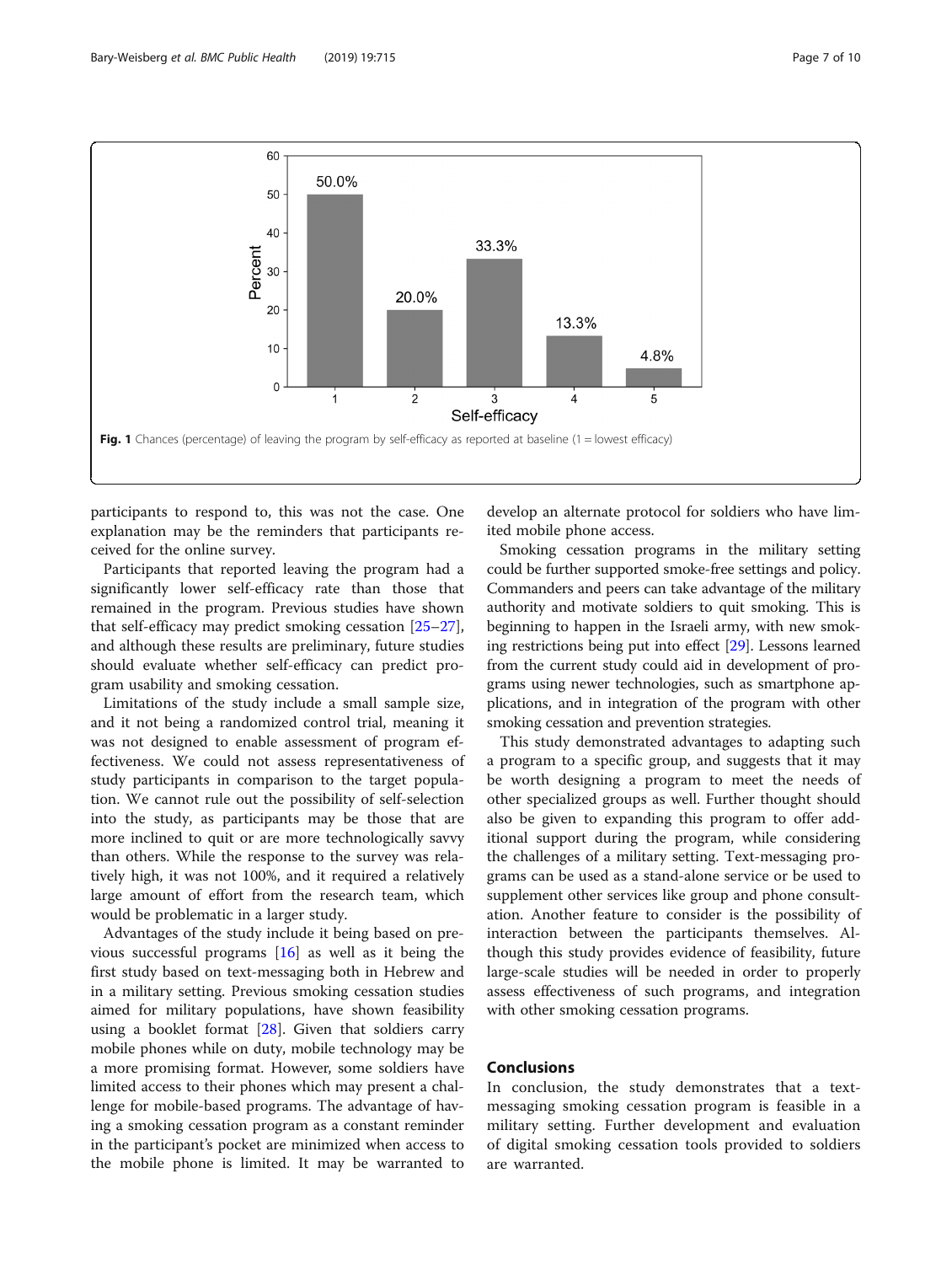## Appendix 1

Table 4 This table provides examples of some of the messages used during the program. Times stated in the negative represent the number of days before the chosen quit date, while positive numbers are the days starting from the quit date. If the participant chose fewer than 14 days, they received messages beginning on the appropriate day. For example, they began receiving messages for 1 week before cessation if they chose 7 days until quitting. All participants received the same "welcome messages" regardless of the number of days they chose

| Timing         | Message                                                                                                                                                           |
|----------------|-------------------------------------------------------------------------------------------------------------------------------------------------------------------|
| $-13$          | Prescription medication is taken at least 8 days before quitting. Contact your unit's physician today. The treatment must be purchased in a<br>civilian pharmacy. |
| $-11$          | After quitting, the spots on your teeth and fingers will disappear, sexual performance will improve and you will generally feel much better.                      |
| $-5$           | Tell family and friends in your unit that you are quitting and that their support is important to you. Make sure everybody knows. How about<br>a Facebook status? |
| $-1$           | Plan a goodbye ceremony from your final cigarette today. What will you do with it? How would you like to say goodbye? Suggestions in<br>another message soon.     |
| $\overline{0}$ | Congrats! You have reached the BIG day! We are right here with you, we know how much you want to quit and believe you will succeed.                               |
| 3              | Well done, you have passed 3 days without smoking! Your breathing is improving and it will continue to improve with each day that passes.                         |
| 6              | The days following quitting may be stressful. Try coping with physical activities, showering or relaxation techniques. You can also text:<br><b>NERVOUS</b>       |
| 9              | Are your nerves getting to you? Don't forget – we're here at all hours. You can also text: NERVOUS                                                                |
| 18             | Every day that passes distances you from the bad habit of smoking. This is a great time to strengthen good habits such as exercise.                               |
| 38             | Try and think of things that you wanted in the past but decided they were too expensive. Maybe now that you aren't smoking you can<br>afford to get them.         |
| 58             | Even if a friend tells you that he can smoke occasionally and not be addicted, don't be tempted. Every time you smoke you're at risk of<br>going back to smoke.   |

## Appendix 2

Table 5 This table contains the keywords used during the program. The first seven keywords on this list were described on the support website, while the final four are keywords that could only be used when prompted by the system

| Keyword        | Explanation                                                                                                                   |
|----------------|-------------------------------------------------------------------------------------------------------------------------------|
| <b>NERVOUS</b> | To be used when the participant is feeling annoyed, anxious or generally in a bad mood.                                       |
| <b>BOREDOM</b> | To be used when the participant is bored.                                                                                     |
| SLIPPED UP     | To be used when the participant has smoked at some time following her quit date. In Hebrew,<br>this is a single word.         |
| <b>REASONS</b> | To be used when the participant would like to be reminded of the reasons for quitting they listed during registration.        |
| <b>NEED</b>    | To be used when the participant is feeling the need to smoke.                                                                 |
| <b>CODE</b>    | To be used when the participant would like to be reminded the keywords on this list.                                          |
| <b>QUIT</b>    | To be used when the participant would like to leave the program.                                                              |
| <b>APPROVE</b> | After registration, the participant is reguired to reply APPROVE, in order to begin.                                          |
| <b>SMOKED</b>  | These are the responses available to periodic surveys regarding the participants' smoking status.                             |
| <b>STOPPED</b> | SMOKED means they are still smoking (or have quit and regressed), STOPPED means they<br>have quit smoking.                    |
| <b>FINAL</b>   | The participant is required to reply FINAL after requesting to leave the program.                                             |
| <b>NEW</b>     | After answering SMOKED on a survey, participants are given one opportunity to restart the program and choose a new quit date. |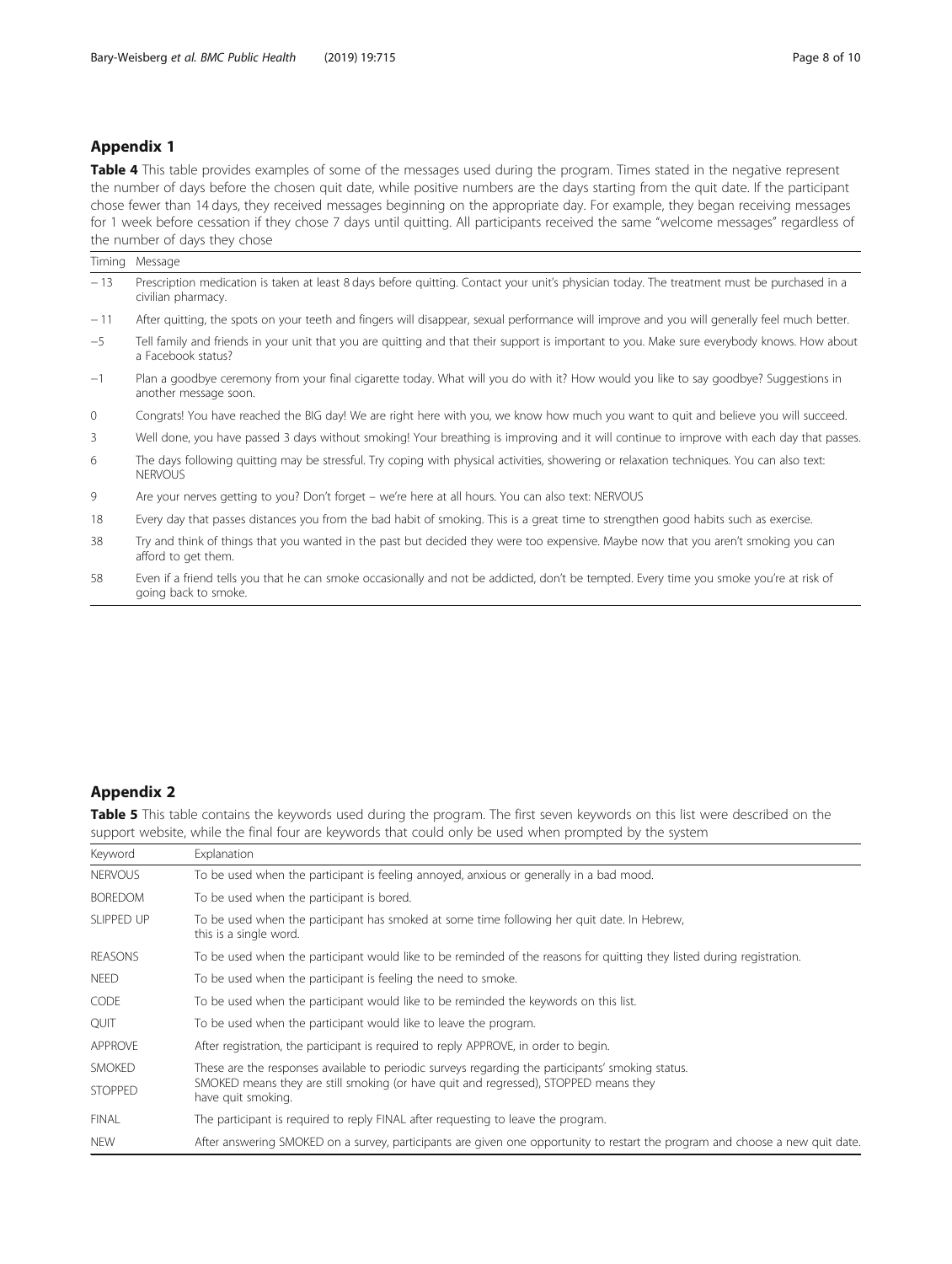## <span id="page-8-0"></span>Appendix 3

| Table 6 Registration survey: The registration survey was given in Hebrew |  |  |
|--------------------------------------------------------------------------|--|--|
|                                                                          |  |  |

| Category                       | Ouestions                                                                                                                                                                                                                                                                                                                                                                                                                                                                                                                                                                                                                                                      |
|--------------------------------|----------------------------------------------------------------------------------------------------------------------------------------------------------------------------------------------------------------------------------------------------------------------------------------------------------------------------------------------------------------------------------------------------------------------------------------------------------------------------------------------------------------------------------------------------------------------------------------------------------------------------------------------------------------|
| Personal information           | Name, religion, nickname (for program), birthday, e-mail, phone number, city                                                                                                                                                                                                                                                                                                                                                                                                                                                                                                                                                                                   |
| Smoking questions              | Do you smoke at least once a day? How many cigarettes do you smoke per day? How many cigarettes have you smoked<br>in the past week? How many times have you attempted to quit? Do you think you have the ability to quit? Have you<br>used any of the following methods to attempt quitting? Do you live with a smoker? How long after waking up do you<br>smoke your first cigarette? Is it difficult for you to abstain from smoking in places where smoking is banned? Which<br>cigarette will you find the hardest to give up? During which hours of the day do you most frequently smoke? Do you<br>smoke when sick in bed? Why do want to quit smoking? |
| Phone usage questions          | Do you own a smartphone? Do you take your phone with you when you leave the house? Do you pay for each text<br>message? How many text messages do you send per week? How many text messages do you receive per week? Have<br>you previously registered to any text messaging services? What model phone do you own?                                                                                                                                                                                                                                                                                                                                            |
| Socio-demographic<br>questions | How did you hear about the program? What is your sex? Are you pregnant or planning to be pregnant in the next 6<br>months? Are you in military duty? Do you serve in an "open" or "closed" base? What is your relationship status? What<br>is your birth country? What level are your reading and writing abilities in Hebrew?                                                                                                                                                                                                                                                                                                                                 |

#### Abbreviations

aOR: Adjusted odds ratio; CI: Confidence interval; CPD: Cigarette per day; IDF: Israeli Defense Forces; NA: Not applicable/available; RR: Relative risk; SD: Standard deviation

#### Acknowledgements

The authors thank the staff of the IDF Medical Corps, the Israel Cancer Association, Israel Ministry of Health and the Israel Medical Association for Smoking Cessation and Prevention.

This study was carried out as part of the MD thesis required by the Hebrew University-Hadassah Medical School. It was conducted by Mr. Dov Bary-Weisberg and mentored by Dr. Hagai Levine.

#### Funding

This research was supported by a grant from the Milgrom Family foundation, grant number 034.4768, and by a grant from the Israel Defense Forces Medical Corps Fund, grant number 69\_18. The program is supported by the Israel Cancer Association and Ministry of Health, Israel. The Milgrom family foundation was not involved in any part of study. The Israel Defense Forces Medical Corps provided advice on adapting the messages for soldiers and enabled us to advertise the study through the IDF official channels as described in the manuscript. The Israel Cancer Association and Ministry of Health did not fund the study but provided professional support regarding smoking cessation.

## Availability of data and materials

The datasets used and/or analyzed during the current study are available from the corresponding author on reasonable request.

#### Authors' contributions

HL conceived the study. HL, DBW, MM, MO, SS, YBZ and LA contributed to study design and protocol development. DBW collected and analyzed the data. HL and DBW wrote the manuscript. APB, YBZ, CJB and LA reviewed and edited the manuscript. All authors read and approved the final manuscript.

#### Ethics approval and consent to participate

The study was approved by the Hadassah Medical Center and IDF institutional review board (IRB) committees. Approval number: 1490–2015. All participants provided consent by signing an electronic form and replying "approve" to a text-message they received after completing the form. This was approved by the IRB committees under the condition that participants received the option to have a conversation with one of the researchers prior to completing enrollment. This process is mentioned in article (f) in the section describing the enrollment process.

## Consent for publication

Not applicable.

#### Competing interests

YBZ has received fees for lectures and conference attendance from Pfizer Israel Ltd. (2012–2015; 2017–2018), and fees for lectures from Novartis NCH in Israel (2012–2015). HL received fees for lectures from Pfizer Israel Ltd. (2017). Both companies distribute smoking cessation pharmacotherapy in Israel. All other authors declare no competing interests.

## Publisher's Note

Springer Nature remains neutral with regard to jurisdictional claims in published maps and institutional affiliations.

#### Author details

<sup>1</sup> Braun School of Public Health and Community Medicine, Faculty of Medicine, Hadassah-Hebrew University, P.O Box 12272, Kiryat Hadassah, Ein Kerem, 9112002 Jerusalem, Israel. <sup>2</sup>Army Health Branch, Medical Corps, Israel Defense Forces, Tel Hashomer, Ramat Gan, Israel. <sup>3</sup>Israel Cancer Association Givatayim, Israel. <sup>4</sup>Department of Behavioral Sciences and Health, Emory University Rollins School of Public Health, Atlanta, Georgia, USA. <sup>5</sup>Department of Prevention and Community Health, Milken Institute School of Public Health, The George Washington University, Washington, District of Columbia, USA.

## Received: 9 November 2018 Accepted: 8 May 2019

#### References

- World Health Organization T. WHO report on the global tobacco epidemic, 2011: warning about the dangers of tobacco. Most. 2011;152:1–152.
- 2. Inoue-Choi M, Liao LM, Reyes-Guzman C, Hartge P, Caporaso N, Freedman ND, et al. Association of long-term, low-intensity smoking with all-cause and cause-specific mortality in the National Institutes of Health–AARP Diet and Health Study. JAMA Intern Med. 2017;177(1):87–95.
- 3. Ministry of Health. Annual report on the state of smoking in Israel 2016: Ministry of Health; 2017 [https://www.health.gov.il/PublicationsFiles/](https://www.health.gov.il/PublicationsFiles/smoking_2016.pdf) [smoking\\_2016.pdf](https://www.health.gov.il/PublicationsFiles/smoking_2016.pdf) Accessed 18 Mar 2018
- 4. Levine H, Huerta-Hartal M, Bar-Ze'ev Y, Balicer RD, Auster O, Ankol OE, et al. Smoking and other correlates of health care services utilization among mandatory military recruits in Israel. Nicotine Tob Res. 2012;14:742–50.
- Kahende JW, Adhikari B, Maurice E, Rock V, Malarcher A. Disparities in health care utilization by smoking status - NHANES 1999-2004. Int J Environ Res Public Health. 2009;6:1095–106.
- 6. Zarka S, Levine H, Rozhavski V, Sela T, Bar-Ze'ev Y, Molina-Hazan V, et al. Smoking behavior change during compulsory military Service in Israel, 1987–2011. Nicotine Tob Res. 2017;19:1322–9.
- 7. Free C, Knight R, Robertson S, Whittaker R, Edwards P, Zhou W, et al. Smoking cessation support delivered via mobile phone text messaging (txt2stop): a single-blind, randomised trial. Lancet. 2011;378:49–55.